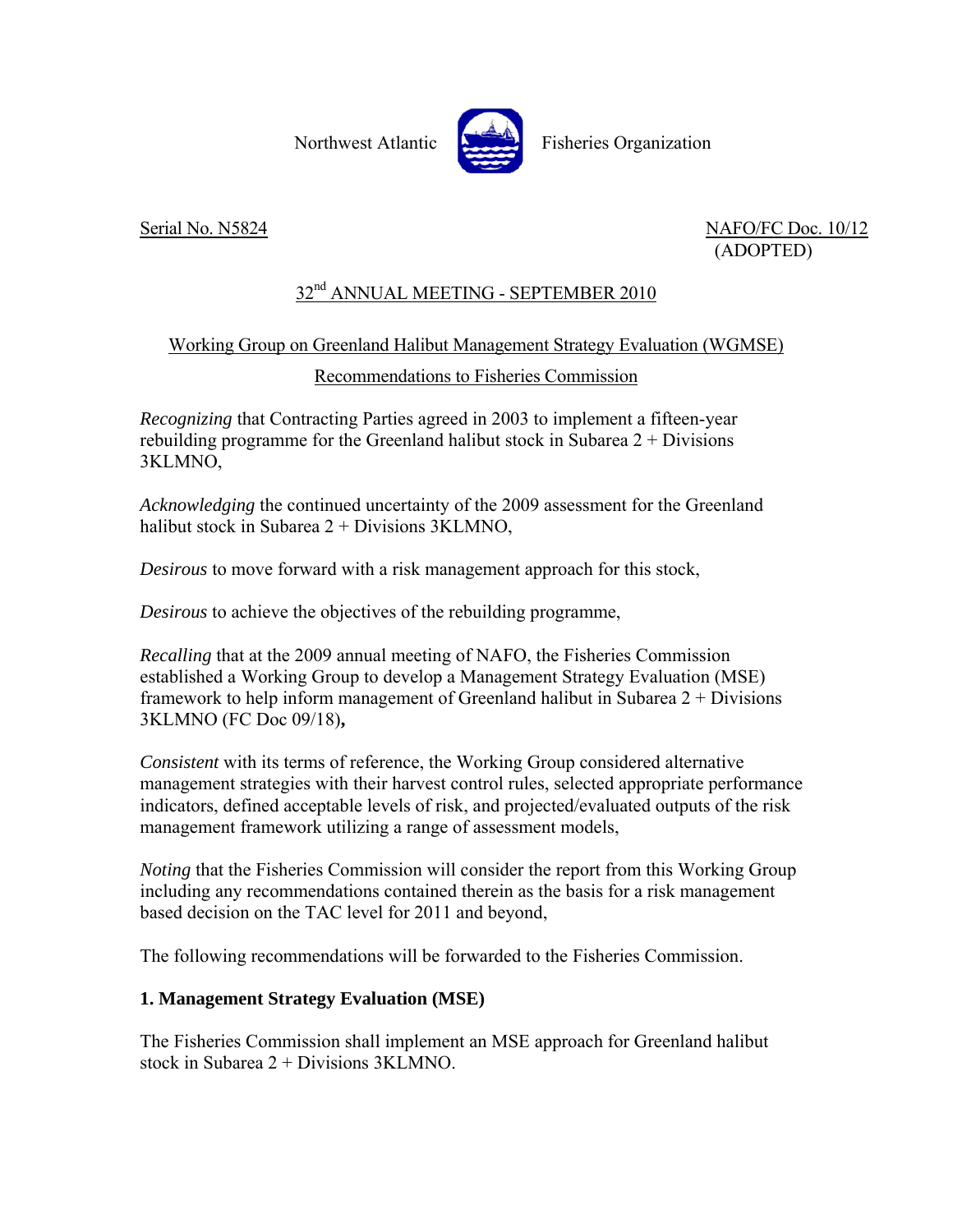### **2. Management Strategy (Harvest Control Rule)**

A simple model-free management strategy shall be adopted consistent with NAFO SCR 09/37. The harvest control rule (HCR) will adjust the total allowable catch (TAC) from year (y) to year  $(y+1)$ , according to:

TAC  $_{v+1}$  = TAC  $_{v}$  (1 +  $\lambda$  x slope)

where  $\cdot$ 

slope  $=$  measure of the recent trend in survey biomass. The TAC is subject to constraints on a percentage change from one year to the next.

Two management strategies were put forward for consideration by Fisheries Commission based on the HCR identified above:

|                                | Management Strategy 1 | Management Strategy 2 |  |
|--------------------------------|-----------------------|-----------------------|--|
| <b>Starting TAC Control</b>    | 16,000 $t$            | 17, 500 t             |  |
| Parameter                      |                       |                       |  |
| $\lambda$ if slope is negative | 1.25                  | 2.00                  |  |
| $\lambda$ if slope is positive | 1.00                  | 1.00                  |  |
| Constraint on the rule-        | $\pm 10\%$            | $\pm$ 5%              |  |
| generated TAC change           |                       |                       |  |

Full details of the application of the management strategies are provided in Annex 1. Results of these applications are provided in Annex 2.

### **3. Implementation**

The management strategy shall be implemented initially for 4 years. It shall be annually monitored by the Scientific Council to ensure that the data being input into the management strategy is consistent with the MSE process. If exceptional circumstances arise, this shall provide a scientific justification for over-riding the TAC provided by the HCR

Guidelines on how to address exceptional circumstances for adoption by Fisheries Commission in 2011 shall be developed intersessionally by WGMSE with the advice of the Scientific Council.

The Fisheries Commission shall review the progress of this management strategy in four (4) years with advice from Scientific Council.

The FC shall consider undertaking a revision of the Greenland halibut rebuilding programme to reflect the implementation of the Management Strategy.

The WGMSE will remain in place at least until 2011 to allow for further refinement of the MSE following initial implementation.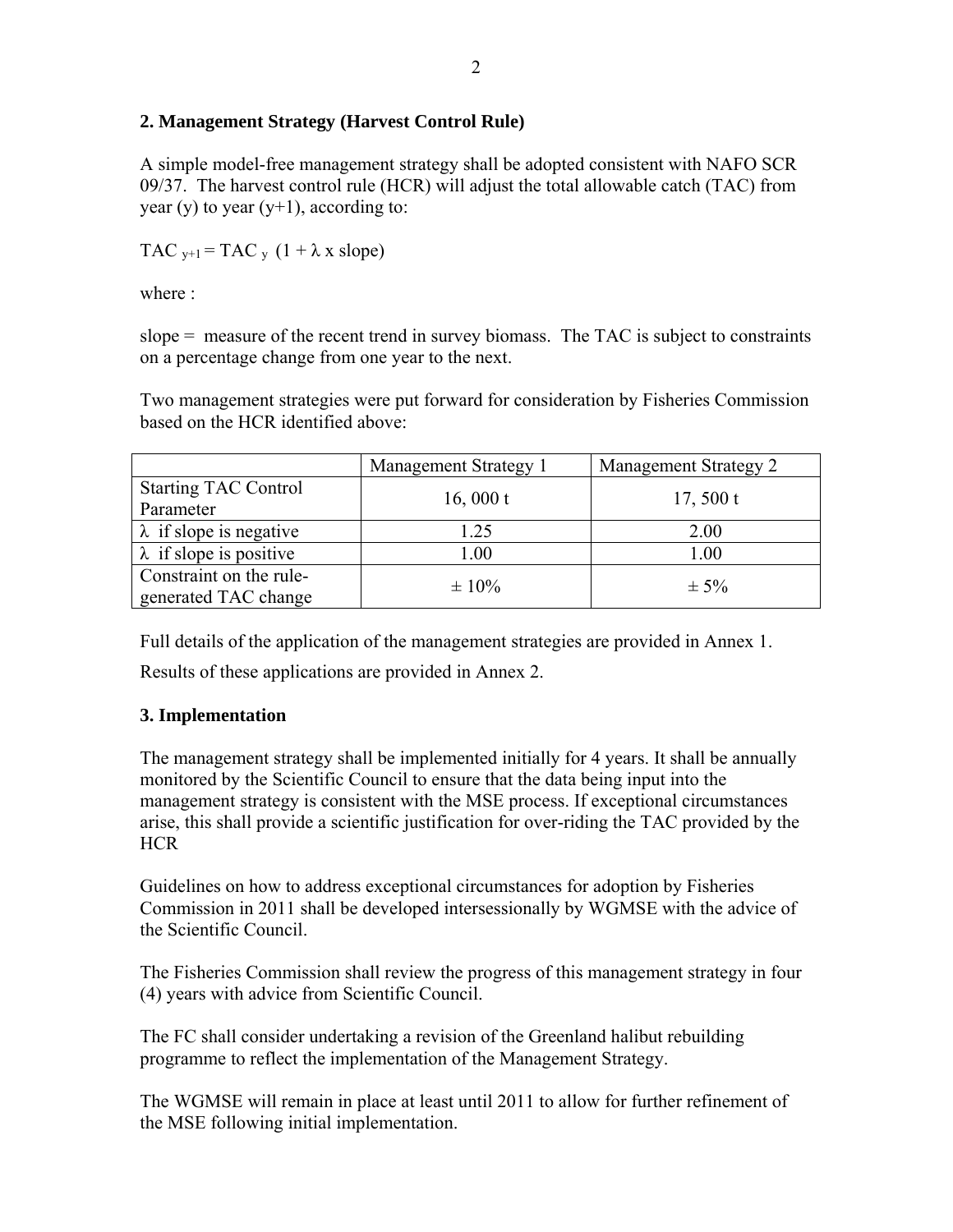#### **Annex 1. Application of the management strategies**

The management strategy to calculate the TAC for year *y*+1 is defined by the following formulae:

$$
TAC_{y+1}^{*} = Z_{y} (1 + \lambda_{y} slope_{y})
$$
  
where  $Z_{y} = \begin{cases} Z & y = 2010 \\ TAC_{y}^{*} & y \ge 2011 \end{cases}$   

$$
\lambda_{y} = \begin{cases} \lambda_{u} & slope_{y} > 0 \\ \lambda_{d} & slope_{y} \le 0 \end{cases}
$$

and where

if 
$$
TAC_{y+1} - TAC_y > TAC_y(1 + x\%)
$$
 then  $TAC_{y+1} = TAC_y(1 + x\%)$   
if  $TAC_{y+1} - TAC_y < TAC_y(1 - y\%)$  then  $TAC_{y+1} = TAC_y(1 - y\%)$ 

where *Z*,  $\lambda_u$ ,  $\lambda_d$ , *x* and *y* are control parameters to be selected.

For the MP selected the values of the control parameters are:

| Z                         | 16 000 t | or | 17 500 t |  |
|---------------------------|----------|----|----------|--|
| $\lambda_{\sf u}$         | 1.00     | or | 1.00     |  |
| $\lambda_d$               | 1.25     | or | 2.00     |  |
| $\boldsymbol{\mathsf{x}}$ | 0.10     | or | 0.05     |  |
| v                         | 0.10     | or | 0.05     |  |

The quantity *slopey* is calculated as follows:

For each survey, linearly regress  $\ln I_y^i$  *vs* year *y*' for  $y' = y - 5$  to  $y' = y - 1$ , to yield a regression slope value *slope*<sup>*i*</sup>, an average of the slopes is taken to provide a composite value:

$$
slope_{y} = (slope_{y}^{CanFall} + slope_{y}^{CanSpring} + slope_{y}^{EU(0-1400m)}) / 3
$$

where  $I_y$  is the survey biomass result in terms of mean weight per tow of fish for all ages.